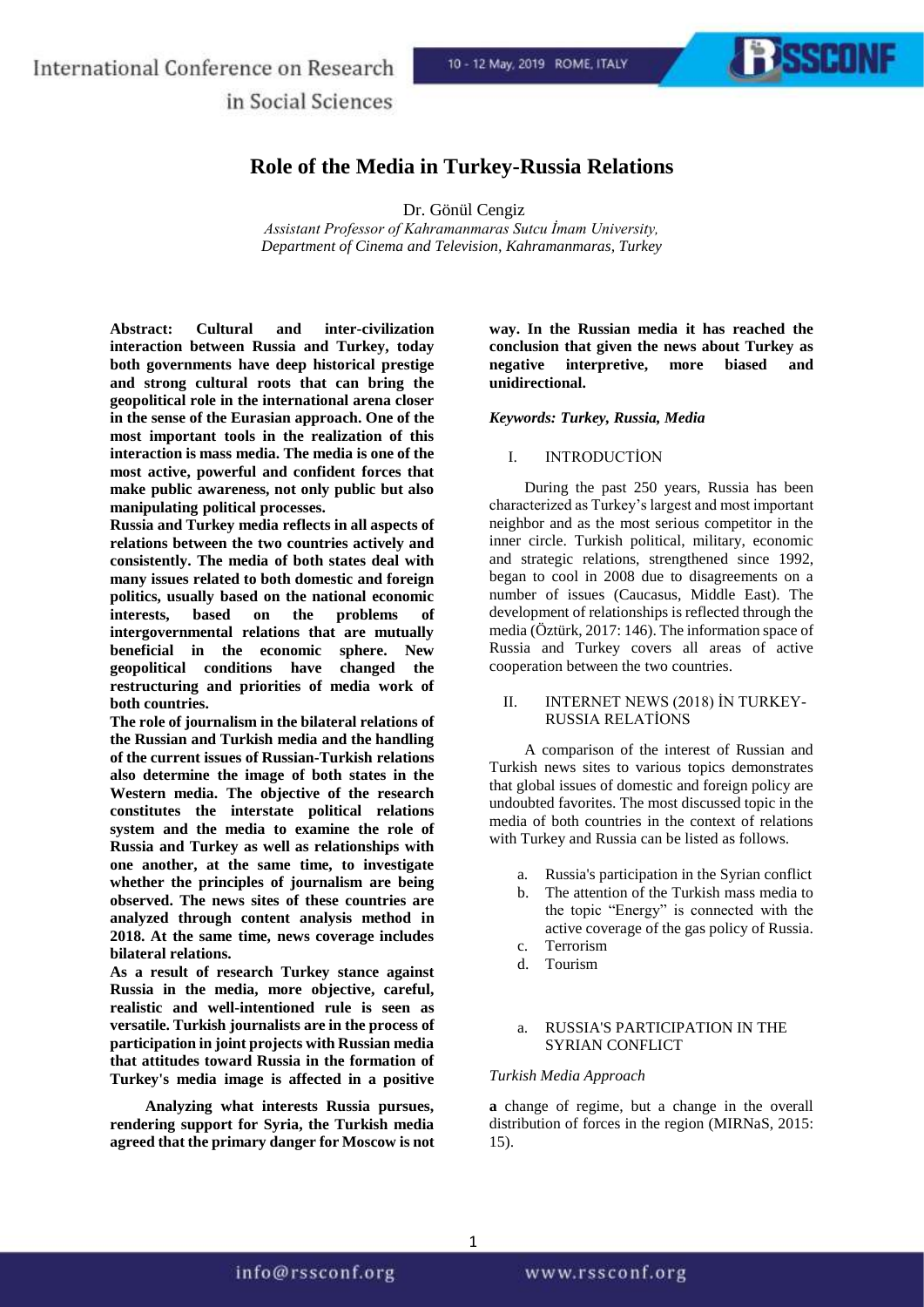

# International Conference on Research in Social Sciences



<http://www.hurriyet.com.tr/dunya/idlibde-silahlardan-arindirilmis-bolgeden-cikis-sinyalleri-40969246>

#### *Russian Media Approach*

Turkey's approach to Syria shows itself more firmly in the Russian media. Especially Russian press had carried the President of Turkey Recep

Tayyip Erdogan's rhetoric to news headlines and in this case, the West, seeks to incite against Turkey.



#### b. ENERGY

One of the leading topics in the Turkish information space has become the export of Russian gas. First of all, the media discussed its cost, as well as the possibility of reducing the purchase price for the Turkish side. The issue of discounts on gas supplied from Russia to Turkey has become a key issue in a number of media.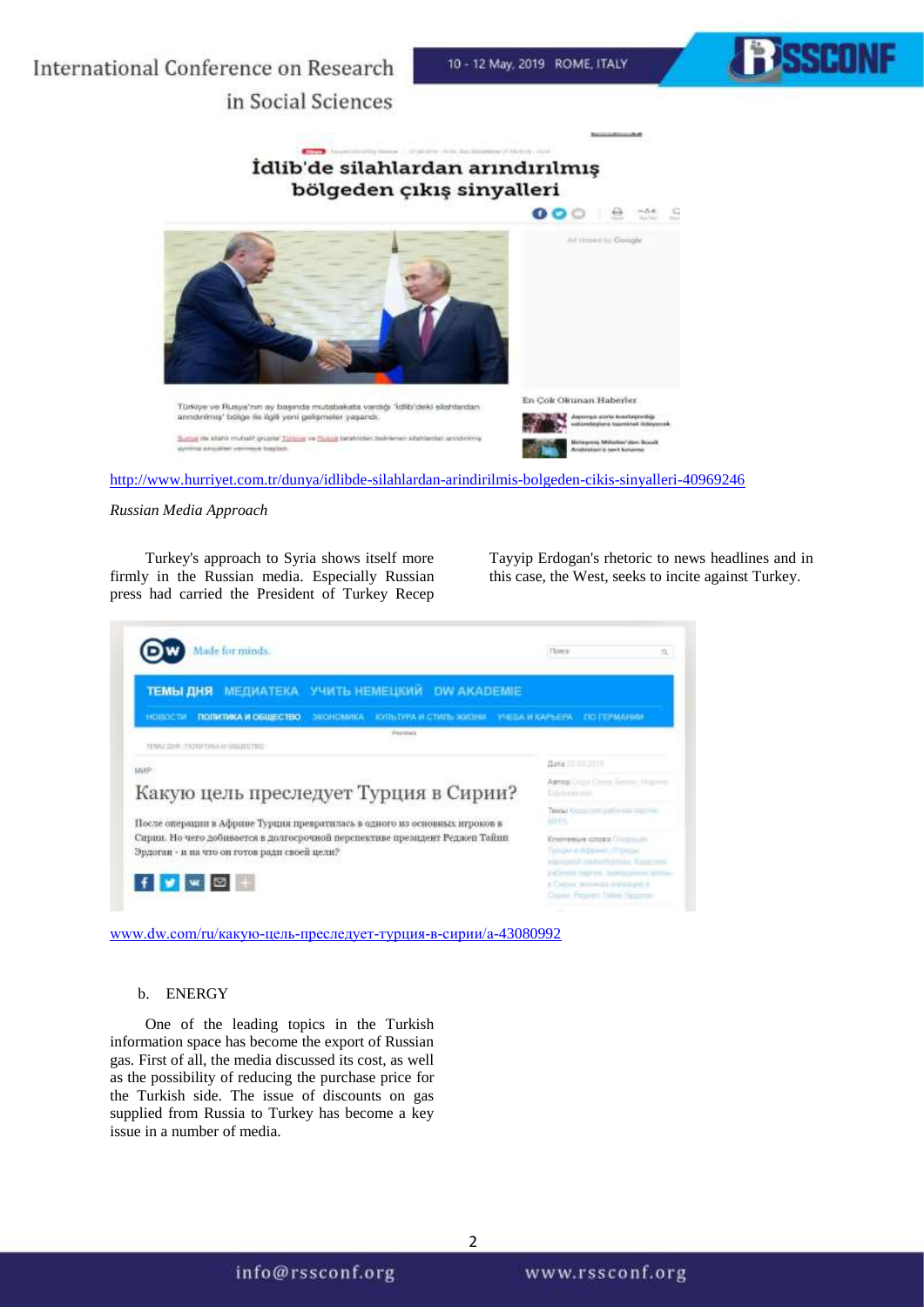

# International Conference on Research in Social Sciences

#### *Turkish Media Approach*



#### <https://tr.sputniknews.com/columnists/201807061034177253-rusya-turkiye-sattigi-gazin-fiyatini-artiracak-mi/>

#### *Russian Media Approach*



<https://iz.ru/748313/2018-05-26/rossiia-predostavila-turtcii-skidku-na-gaz-na-1-mlrd>

#### c. TERRORİSM

The problem of terrorism in Russia was also widely reported in the Turkish media. A 17 year old person's Russian intelligence in the city of Arkhangelsk in northern Russia's Federal Security Service (FSB) stating carried out bomb terrorist attack on the building entrance NTV news site in Turkey has also nderlined that condemned this terrorist incident.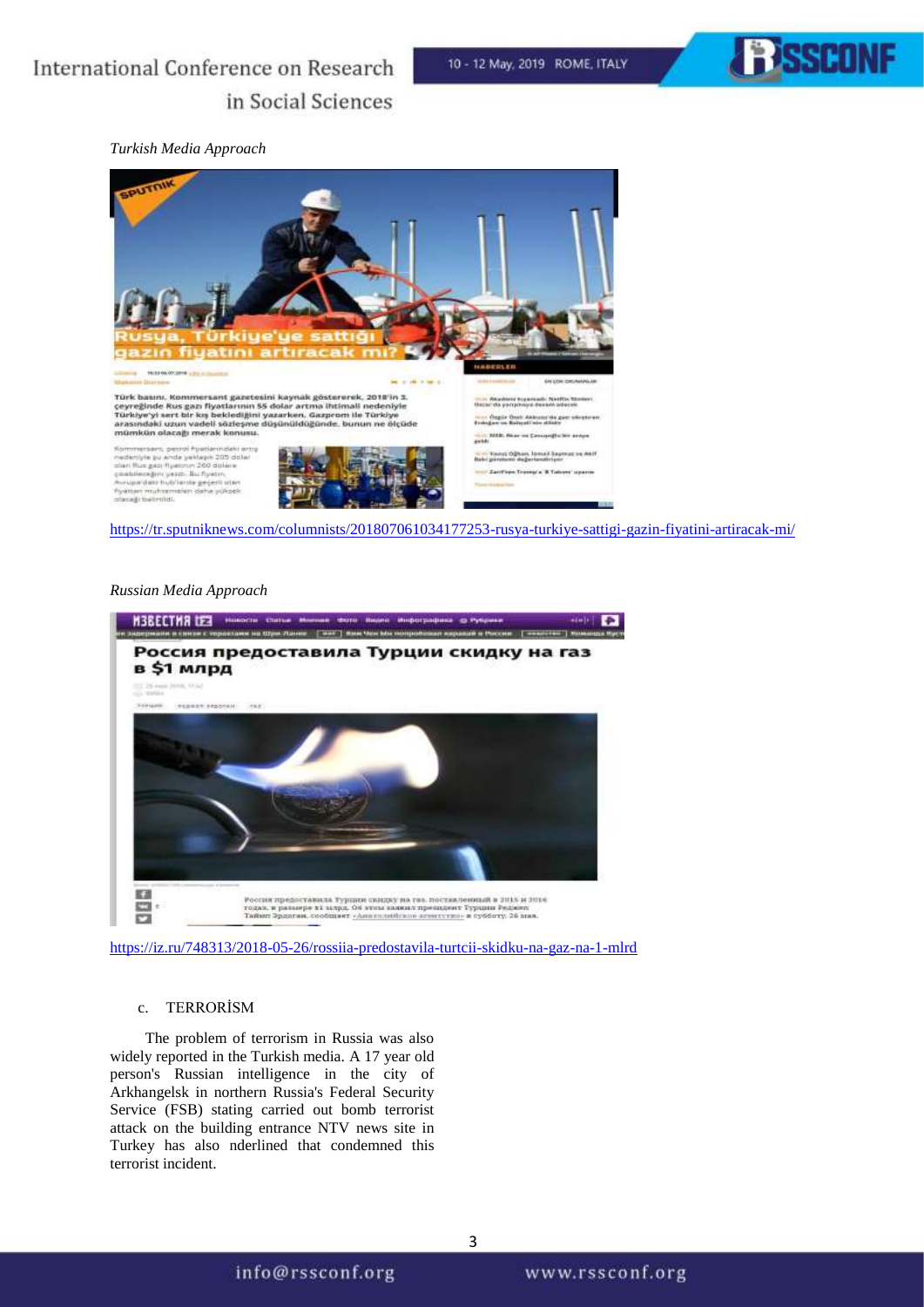10 - 12 May, 2019 ROME, ITALY



# *Turkish Media Approach*



[www.ntv.com.tr/dunya/rusyada-federal-guvenlik-servisi-binasina-teror-saldirisi,tqQ\\_orNoDUygp7S9E9bLSQ](http://www.ntv.com.tr/dunya/rusyada-federal-guvenlik-servisi-binasina-teror-saldirisi,tqQ_orNoDUygp7S9E9bLSQ)

#### *Russian Media Approach*

Russian media is opposed to the terrorist attacks in Turkey. Russian media have shown a strong attitude towards terrorism especially the martyrs who lost their lives in the terrorist attacks by the PKK. In case of terrorist operations in Syria occurred in 2018 in Afrin unflattering Russian media is the same approach with Turkey on terrorism.

A SHINE 207 ERAILLE 2012.5

### Террор по-курдски: взрывы и кровь под небом Турции



Страсти, разгоревшиеся в Великобритании вокруг инцидента с отравлением в Солсбери, а также перипетии президентских выборов в России 18 марта подняли такой<br>информационный шум, что за этой «дымовой завесой» остался почти незамеченным вход турецкой армии в сирийский город Африн - столицу расположенного в 60 км западу от Алеппо курдского анклава.

<https://riafan.ru/1037974-terror-po-kurdski-vzryvy-i-krov-pod-nebom-turcii>

#### d. TOURİSM

The majority of Russians come to Turkey every summer for vacation. News about tourism are news that are frequently given every summer on both countries' news sites.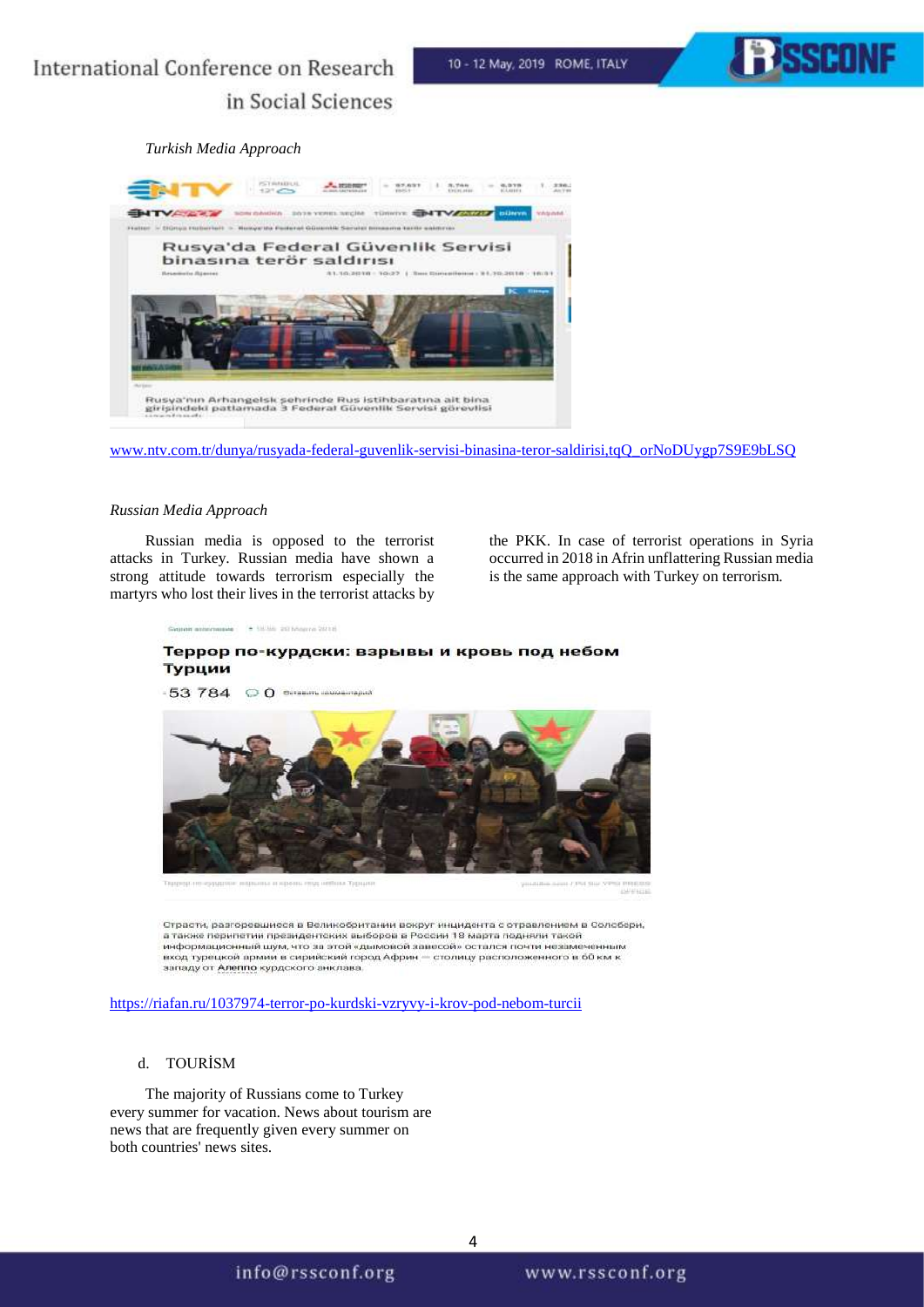

#### *Turkish Media Approach*



Rusya Tur Operatörleri Birliği (ATOR) Başkanı Maya Lomidze, Rus turistlerin 2018'deki bir numaralı tatil noktasının Türkiye olduğunu bildirildi.

[www.haberturk.com/rus-turistlerin-2018-de-gozdesi-turkiye-oldu-2273581-ekonomi](http://www.haberturk.com/rus-turistlerin-2018-de-gozdesi-turkiye-oldu-2273581-ekonomi)

#### *Russian Media Approach*



<https://www.vestifinance.ru/articles/111051>

#### III. CONCLUSİON

Deepening the relationship between Turkey and Russia in the XXI century. served as a good material for journalists in both countries. Of the numerous meetings of leaders, negotiations and trade conflicts that occurred between the two countries, as well as negotiations on the construction of the South Stream gas pipeline in Turkey's zone of exclusive economic interests. The Russian and Turkish press extremely ambiguously interpreted these events, and the assessment depended not only

on the nationality of the media, but also on the political affiliation of the news sites and this is especially characteristic of the Turkish side. However, in the course of the development of the situation, the journalists worked out an adequate point of view, contributing to the creation of a positive image of Russian-Turkish relations (Öztürk, 2017: 147).

The energy sector was mainly covered in the context of Turkey's gas supplies. Implementation of the agreements of Turkey and Russia in the field of nuclear energy. One of the contexts of the mention